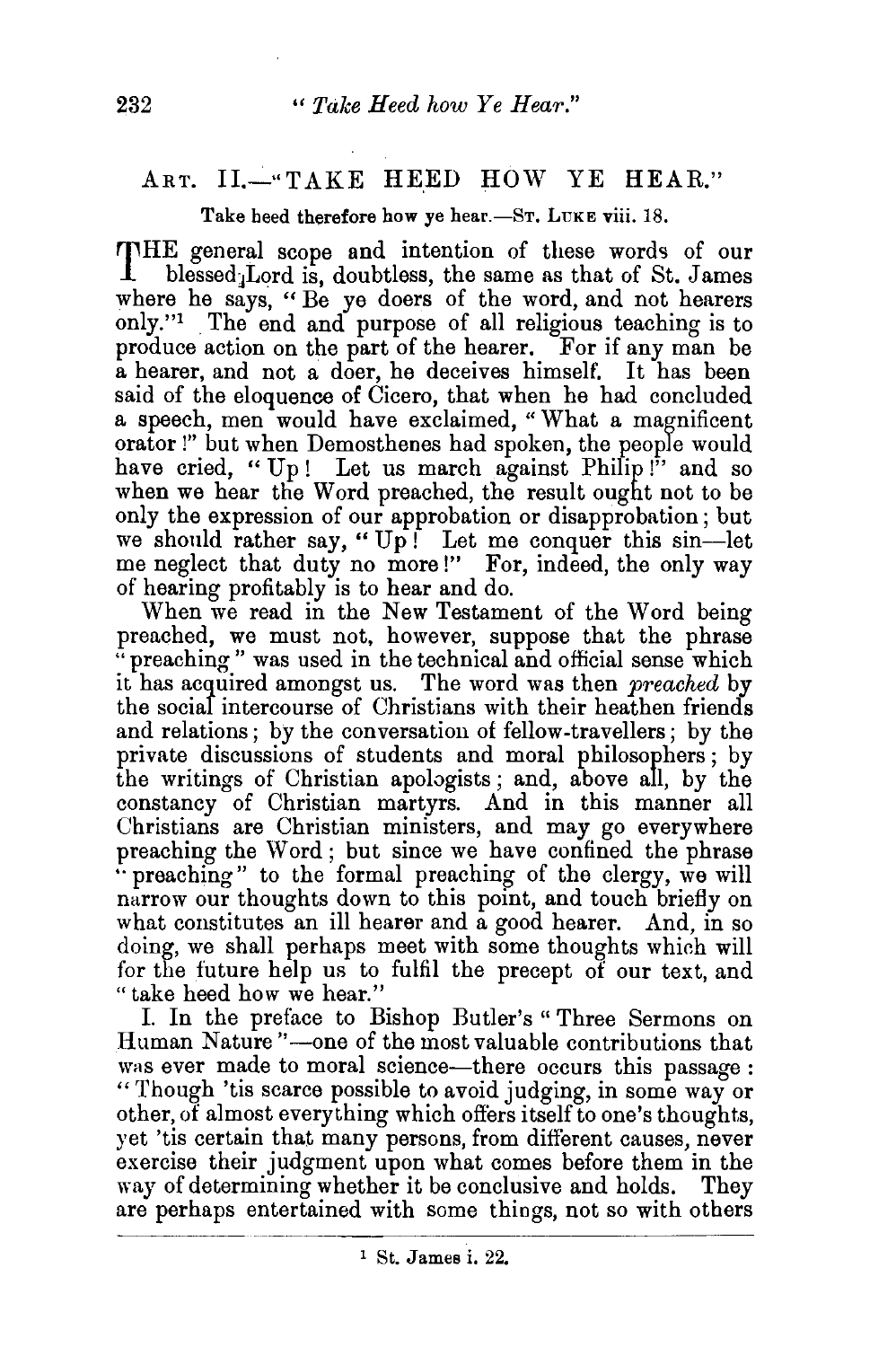-they like and they dislike; but whether that which is proposed to be made out be really made out-whether a matter be stated according to the real truth of the case, seems to the generality of people merely a circumstance of no consideration at all." And this is the first of the ill-ways of hearing which I would to-day bring under your notice. People do not come to hear, or care to hear, *truth as such*. One man likes to listen to anything that will confirm his own opinions. He has been brought up in one set of ideas, and it would distress him much to alter them. He listens, therefore, eagerly to anything which seems to confirm the truth of his own notions; but he is equally impatient of anything which seems to contradict them. When Paul preached on the stairs of the castle1 at Jerusalem, the Jews gave him audience until he announced God's intention of including the Gentiles in the Church; but they would listen no longer. Such a contradiction of the ideas in which they had been educated they could not and would not bear. The truth of the matter was a question into which they did not care to enter ; the confirmation of their prejudices was much more important.

Then, again, there is another hearer, who listens in a less serious spirit. He is willing to be entertained by what is brought forward, but it is almost a matter of indifference to him whether what is said be true or false, or in what measures truth and falsehood may be mixed. To him, as to the Athenians of old, amusement is the main point. "May we know what this new doctrine whereof thou speakest is  $\mathbb{R}^{2}$  is the question. And that description of the Athenians, which paints them as spending "their time in nothing else, but either to tell or to hear some new thing,"<sup>3</sup> applies pretty accurately to the man of "itching ears." The attainment of truth is not the thing at which he aims. In St. Chrysostom's days the same thing was common. " The bulk of our congregations," says he, " do not choose to look upon the preacher m the light of a teacher ; but, overstepping their proper place as learners, they prefer to occupy that of spectators at public shows, for the people at public shows take up with different exhibitors-some admire one and some another. It is just the same in the Church. The congregations fall into parties. Some are admirers of one preacher, some of another, and they attend to what is said according to these likes or dislikes, for most hearers are not in the habit of hearing in order to be edified, but to be gratified, as if they were sitting to judge of the merit of some public actor or singer."<sup>4</sup>

<sup>&</sup>lt;sup>1</sup> Acts xxii. <sup>2</sup> Acts xvii. 19. <sup>3</sup> Acts xii. 21. 4 St. Chrysostom De Sacerdotio, Bk. v., c. i.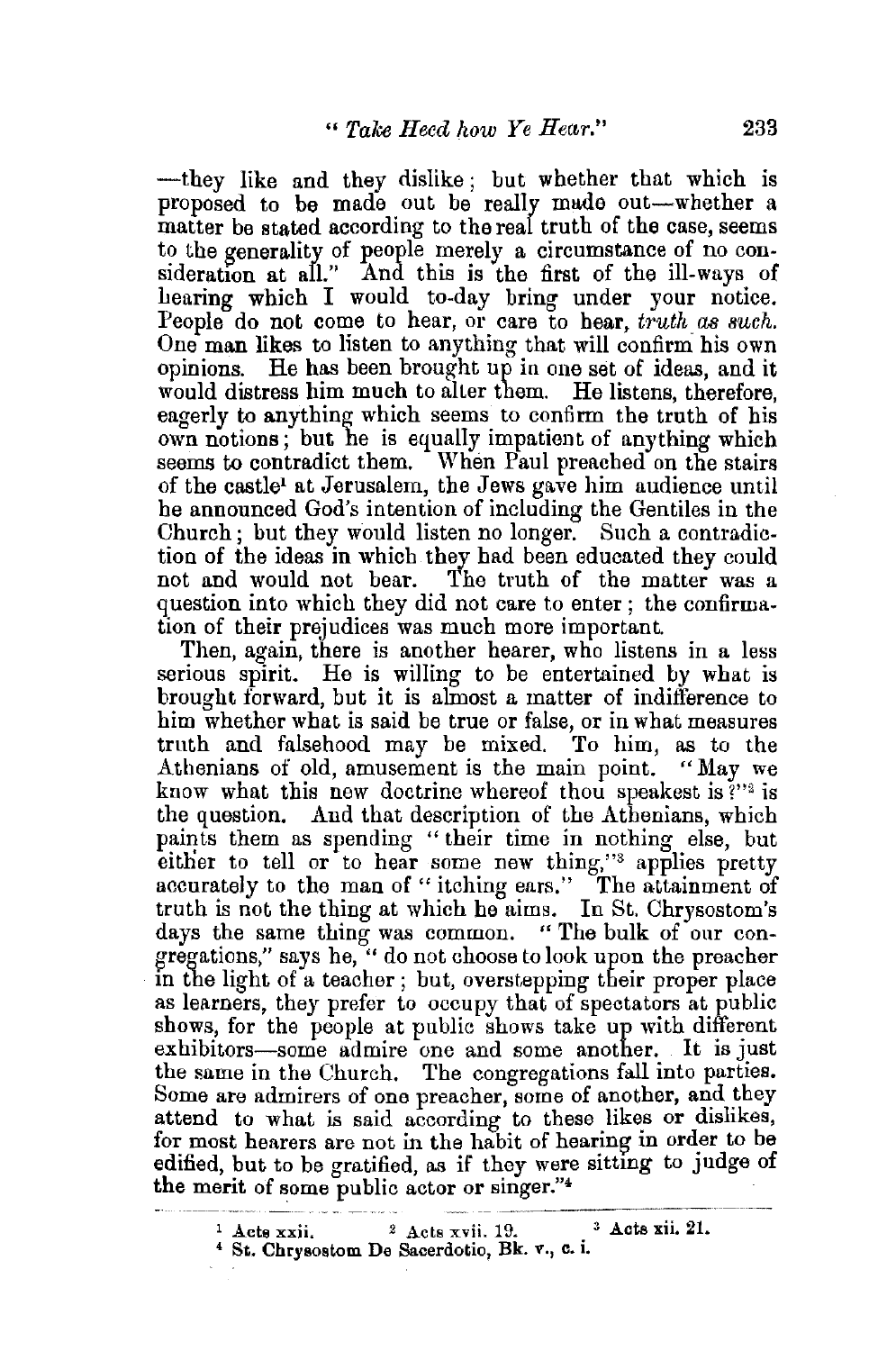Then, again, there is the man who is so wrapt up in selfapproval that, if the arrow shot by the preacher chances to go home and touch some flaw or weak point in his character, he resents it almost as a personal affront—like Ahab, who hated Elijah for denouncing him ; like the scribes and Pharisees, who sought to kill Jesus because He told them the truth : he cannot bear an unpleasant veracity, but prefers infinitely an agreeable flattery.

And these three classes get little or no good from hearing, because they do not take care *how* they hear : they do not hear with the desire of getting at the truth about themselves and their faith and their duty.

There are also others who get little good from hearing, not because they do not care about truth in general, but because they are so sure that they already have it. Their truth is the truth; and by that standard they judge all things. They have none of that teachableness which is always willing to be instructed and corrected, if it be but done kindly; but on the assumption of their own infallibility they dispense unerring judgments. Does Paul preach the resurrection? They set that matter at rest with "What will this babbler say?"<sup>1</sup> or they assert charitably that he is "beside" himself.<sup>2</sup> That there might be "more things in heaven and earth than were dreamed of in their philosophy," was a thought that had never suggested itself to such men. Too critical and dogmatical a temper spoiled them as hearers of an inspired apostle, and it is to be feared that the same temper hinders many in these days from getting all the good they might from the preaching of the Word. On this point I may be forgiven for quoting the poet Herbert's well-known line :

Judge not the preacher, for he is thy judge. $3$ 

Then, again, there is the man who listens with a kind of contemptuous inattention. He attends church more for the sake of humouring the prejudices of society than for anything else. He hears the Word, but the Word not being mixed with faith in him that hears it, is unproductive and abortive.

So, also, there is one who hears, but does not hear well, for precisely the opposite reason: he does not despise the preacher, but admires him too much. He is the friend, not of God's Word, but of its mouthpiece, and he cares more for his favourite orator than for the message which he brings. "After their own lusts they heap up teachers to themselves." <sup>4</sup> The partial hearer may also be enumerated among those who do not ''take heed how they hear." He hears the Word but

<sup>&</sup>lt;sup>1</sup> Acts xvii. 18. <sup>2</sup> Acts xxvi. 24. <sup>3</sup> George Herbert's "Church Porch."  $4$  2 Tim. iv. 3.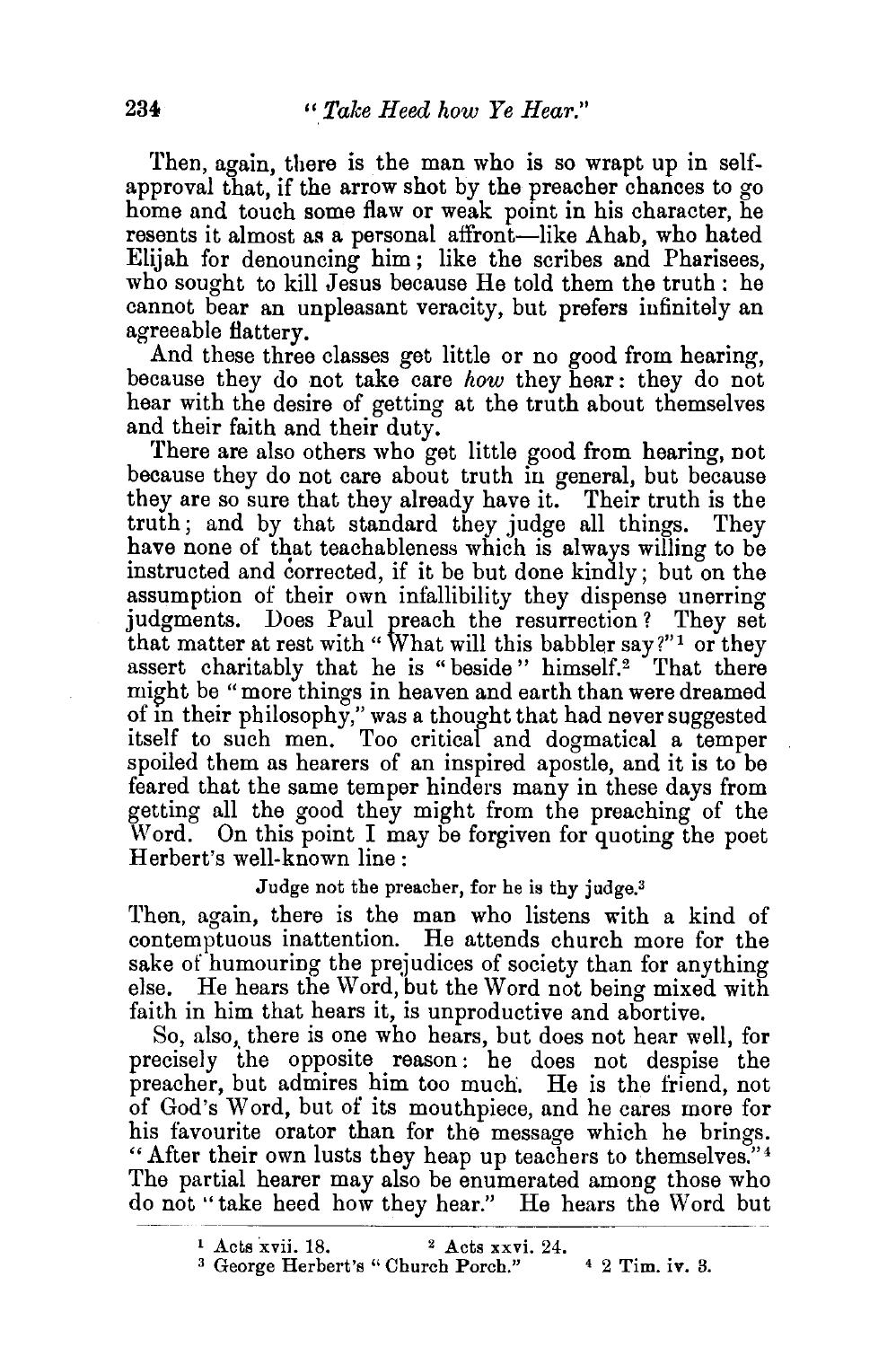now and then, and most probably carries away very erroneous notions of what be does hear, because be is not aware of the numberless qualifications which any one portion of truth must receive from other portions. He judges on a mere fraction of the evidence, and what wonder if he errs ! And has not our Lord Himself taught us the character of weak hearers of the Word? Without depth and firmness of character, rather lovers of pleasure, easily led—they are always forming good resolutions and as regularly breaking them. The devil, in the resolutions and as regularly breaking them. shape of worldly thoughts, or mistaken judgment, flies down and devours the good seed of the Word ere it can take root ; or that horrible chain of habit binds them so strongly that, though they see and approve the good, they cannot break their bonds and become free to do it; or the fear of a little persecution scorches up the springing promise of holiness and leaves them like the rock-barren even under the highest culture.

All these, and such as these, are those who do not "take heed *how* they hear."

II. Let us turn now to those who do hear well. And first among them I would place the man who listens in a charitable spirit towards the preacher. And it must be confessed that sermons need often to be listened to charitably, for they are often wanting in that power which commands attention. But often wanting in that power which commands attention. the wonder is, not that sermons are so bad, but that they are so good as they are, and do so much as they do. To address the same audience week after week, perhaps for years, always with the same object, and often with the same subject, is a very severe test of any man's ability; and it is only because the minister of Christ does not trust to his own ability, it is only because the Word which he preaches is *not* his, that he claims the attention of those committed to his charge. Encompassed with infirmity, himself exemplifying the very faults against which he warns others, how should he *dare* to assume the functions of a herald of the Gospel and a preacher of righteousness unless he had received a power and authority from above as the ambassador of Christ ? The wise hearer will, therefore, always remember this, and forgive the meanness of the casket for the worth of the jewel within. He will strip off the poor husk of that which is human, and feed on<br>the fruit of God's Word which is embedded within it. Out the fruit of God's Word, which is embedded within it. of the very worst sermon' he will get *some* good, and wash out the pure ore from the earth with which it is encumbered.

The wise hearer will, moreover, apply what he hears to himself. He will not consider that all the warnings he listens to are meant for his neighbour and all the consolations for himself. If he hears some evil character of Scripture dehimself. If he bears some evil character of Scripture described, he will consider whether it might not justly be, in